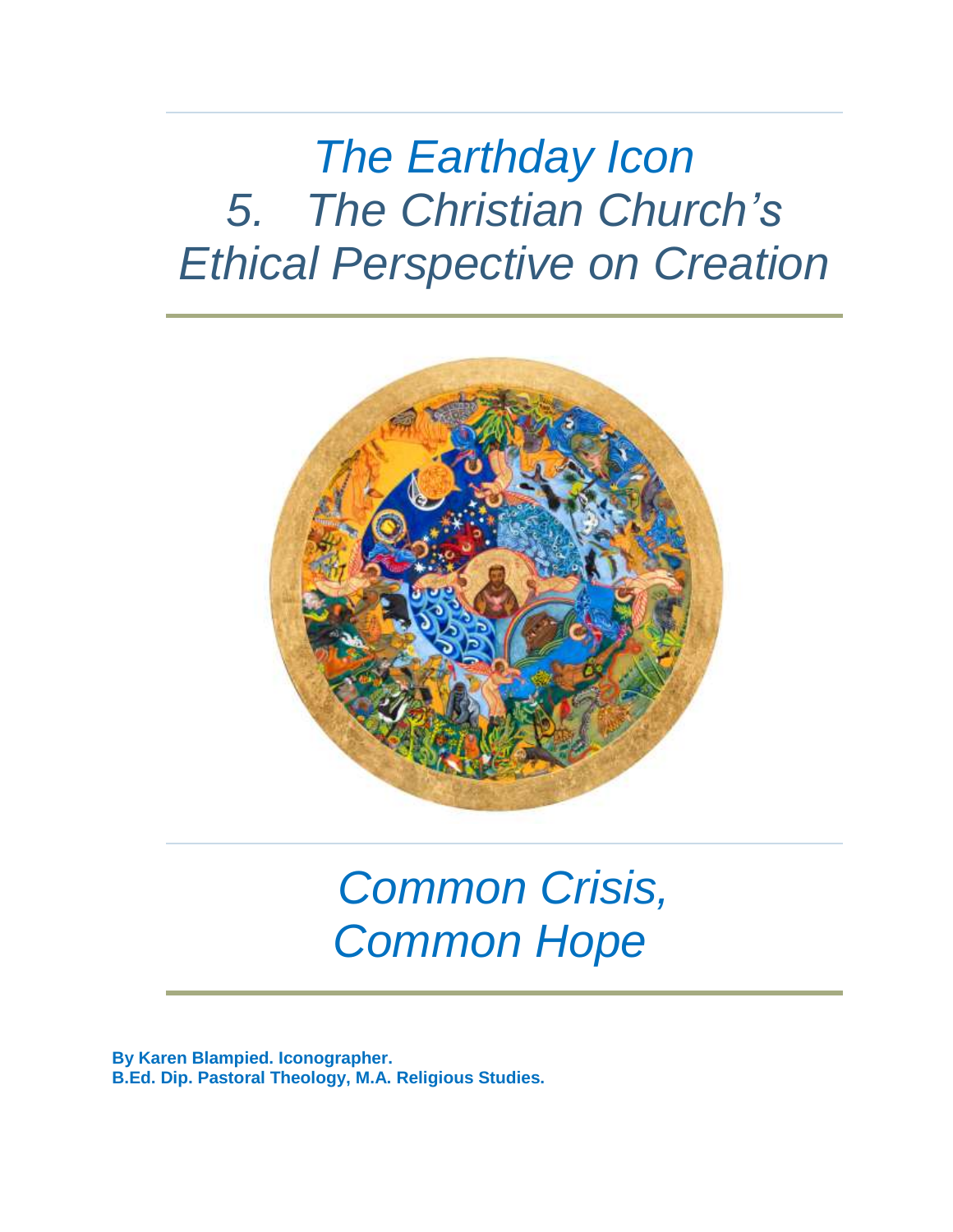#### Common Crisis,

In the last 30 years much has been said and written about the environmental crisis by the Eastern Orthodox Church. In the last few years the Roman Catholic Church and the World Council of Churches have written documents on Creation in Crisis.

It seems that at last the Christian Church is tuning into the precious gift of our Cosmos and the place of planet Earth within this, especially the importance of the environment for humanity's wellbeing.

Christianity should have much to say on this issue if it truly believes in the Creation of the world by God for the enrichment of humankind. Christians believe they and all human beings are cocreators with the Divine and as such have an important mission to create a world worthy of God and humankind.

The Christian narrative through Creation myth highlights the problem as we see here from Patriarch Bartholomew at the 1999 Budapest Symposium III:

*"Of course, after the original sin of our forebears, nature became subject to corruption and humanity subject to sin. Nevertheless, through our Lord Jesus Christ, God renewed His covenant with humanity and nature awaits its liberation from bondage and corruption Romans8:21. However, we, and especially we Christians who consider love to be our fundamental duty and an element of our being, have an obligation to make sure that our actions do not become harmful for our fellow men. Pollution and all harmful influences on our environment more generally have an adverse effect on the lives of our fellow human beings, and they must be avoided." <sup>1</sup>*

Ecumenical Patriarch Bartholomew has been internationally recognized for his leadership and initiatives in addressing the theological, ethical, and practical questions in relation to the critical environmental issues.

Pope Francis in his Encyclical Letter 'LAUDATO SI' on Care for our Common Home 2015, has also been a leading light in this environmental crisis. He states:

*"This sister (Earth) now cries out to us because of the harm we have inflicted on her by our irresponsible use and abuse of the goods with which God has endowed her. We have come to see ourselves as her lords and masters, entitled to plunder her at will. The violence present in our hearts, wounded by sin, is also reflected in the symptoms of sickness evident in the soil, in the water, in the air and in all forms of life. This is why the earth herself, burdened and laid waste, is among the most abandoned and maltreated of our poor; she "groans in travail" (Rom 8:22)." 2*

The World Council of Churches too is conscious of the crisis that Creation faces because of human greed, exploitation, and neglect.

<sup>1</sup> P188 On Earth as in Heaven. Ecological Vision and Initiatives of Ecumenical Patriarch Bartholomew. John Chryssavgis Editor.

<sup>2</sup> Pope Francis in his Encyclical Letter 'LAUDATO SI' Care for our Common Home 2015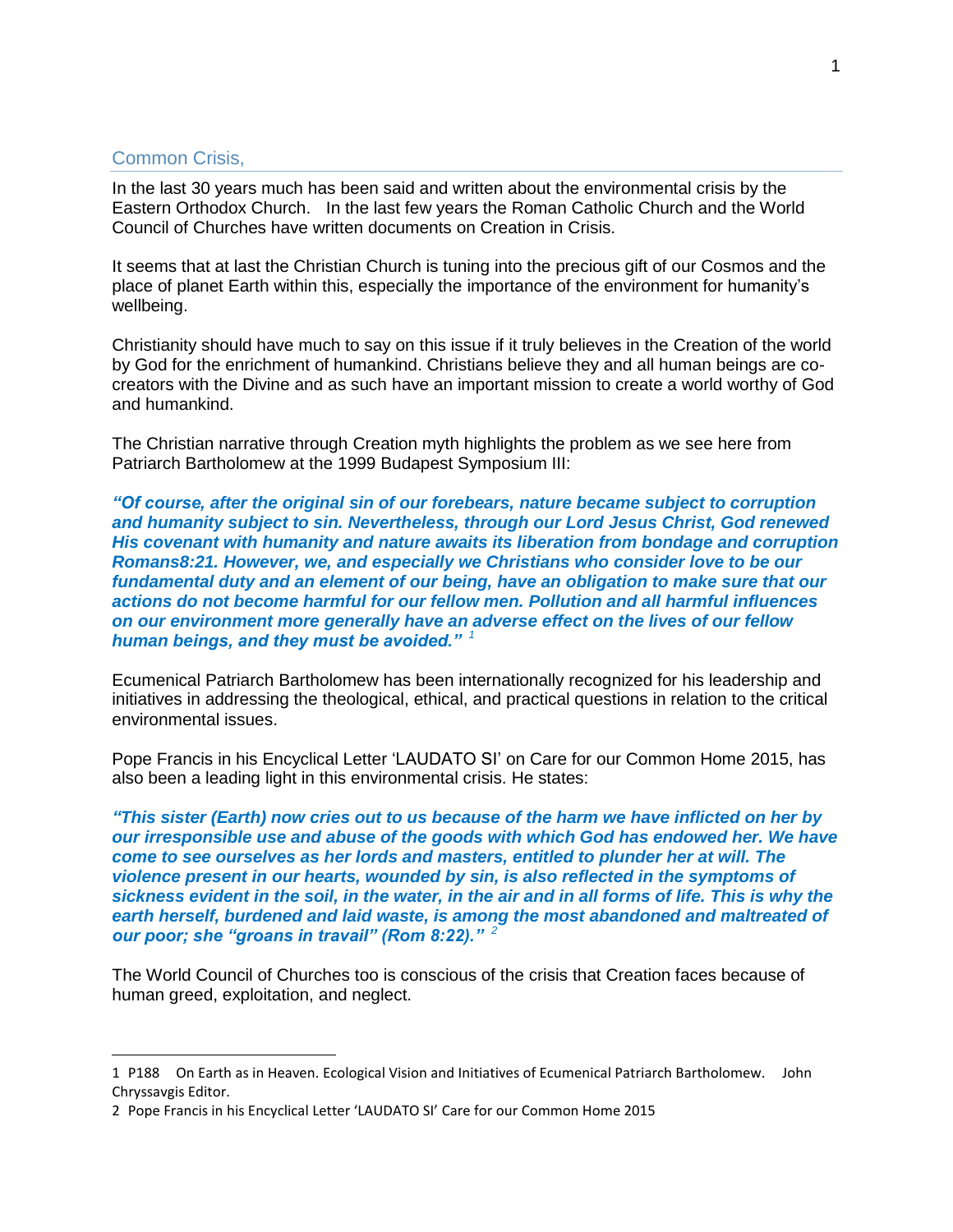*"As we celebrate, we empathize with those parts of Creation—human and non-human that are groaning because of human crimes against Creation." <sup>3</sup>*

All we see in relation to our world, according to Rev Dr. Olav Fykse secretary of WCC 2016 is:

- *A morally decaying scenario.*
- *Our attitude and behaviour towards Creation obscures our calling as God's co-operators.*
- *Our propensity to interrupt the world's delicate and balanced ecosystems.*
- *Our insatiable desire to manipulate and control the planet's limited resources.* <sup>4</sup>

On the 1<sup>st</sup> September 2017 a joint Message for the World Day of Prayer for Creation was given by Pope Francis & Patriarch Bartholomew

*"Our human dignity and welfare are deeply connected to our care for the whole Creation.' However," in the meantime", the history of the world presents a very different context. Our greed for limitless profit in markets. All these have alienated us from the original purpose of Creation. We no longer respect nature as a shared gift; instead, we regard it as a private possession. We no longer associate with nature in order to sustain it: instead, we lord over it to support our own constructs." <sup>5</sup>*

#### Common Hope

The fact that many of the churches are at last engaging in the Environmental issue is encouraging. The leading light in this respect has been Ecumenical Patriarch Bartholomew. He has been called the Green Patriarch by former vice president of the USA. Al Gore, who himself was a recipient of the Nobel Peace Prize for his environmental activism.

During an interview with the Norwegian newspaper Tagbladet in 2002 Patriarch Bartholomew said

*"The Orthodox Church has always been conscious of the unity of humanity with the natural environment. Such awareness derives from the universal concept of the world and the inviolable interdependence of the parts with the whole, and visa versa... The disruption of this relationship that we observe in the last years but especially in most recent years, as well as the burdening of the natural environment, explain and justify the increased significance that we attribute to ecological related issues. For these are not simply local and regional but in fact concern the entire planet and its immediate environs, threatening the regular function of our natural environment as well as the very survival of humanity and other living organisms." <sup>6</sup>*

This concern for the environment within the Orthodox Church dates back to the mid 1980's. Then in 1989 the late Patriarch Demetrios called for Orthodox Christians to celebrate and commemorate September 1<sup>st</sup> of each year as a day dedicated to the preservation of the natural environment.

 $\overline{a}$ 

<sup>3</sup> http://www.letallcreationpraise.org/season-of-creation

<sup>4</sup> https://www.oikoumene.org/en/what-we-do/climate-change/time-for-creation

<sup>&</sup>lt;sup>5</sup> Joint Message for World Day of Prayer for Creation was given by Pope Francis & Patriarch Bartholomew

<sup>6</sup> P315 On Earth as in Heaven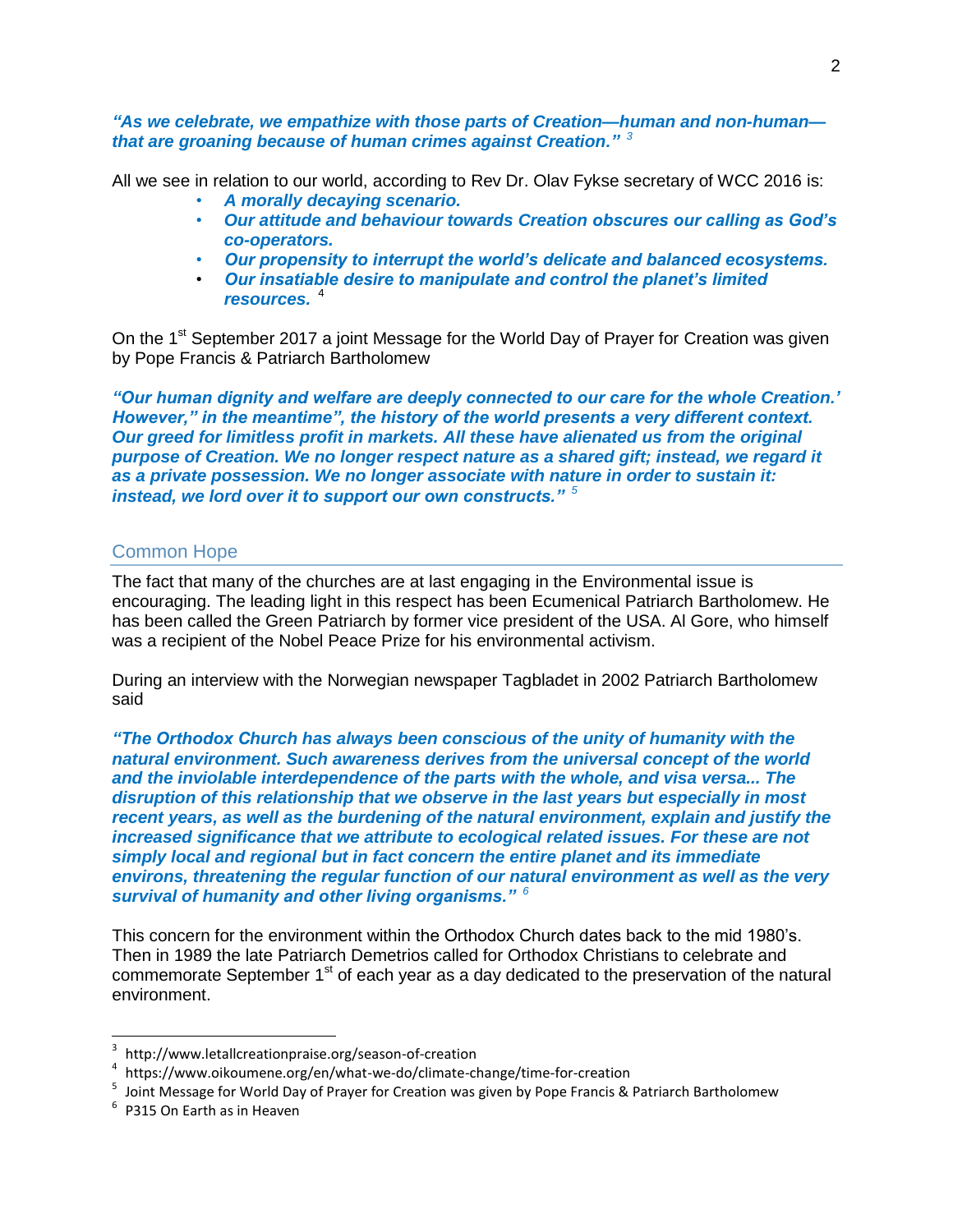The Roman Catholic Church has been prompted by Pope Francis to engage in this critical issue.

*14. I urgently appeal, then, for a new dialogue about how we are shaping the future of our planet. We need a conversation which includes everyone, since the environmental challenge we are undergoing, and its human roots, concern and affect us all. The worldwide ecological movement has already made considerable progress and led to the establishment of numerous organizations committed to raising awareness of these challenges. Regrettably, many efforts to seek concrete solutions to the environmental crisis have proved ineffective, not only because of powerful opposition but also because of a more general lack of interest. Obstructionist attitudes, even on the part of believers, can range from denial of the problem to indifference, nonchalant resignation or blind confidence in technical solutions. We require a new and universal solidarity. As the bishops of Southern Africa have stated: "Everyone's talents and involvement are needed to redress the damage caused by human abuse of God's Creation". All of us can cooperate as instruments of God for the care of Creation, each according to his or her own culture, experience, involvements and talents." <sup>7</sup>*

In Caring for Our Common Home: An Ecumenical and Inter-religious Concern. World Council of Churches. 02 Dec 2016. A document issued by the World Council of Churches, affirming Pope Francis' encyclical, Laudato Si, Rev Dr. Olav Fykse secretary of WCC said in 2016

*"The World Council of Churches, as a fellowship of 350 Orthodox, Protestant, and Anglican churches representing half a billion people, has also spoken in many of its documents during the last four decades about climate change and eco-justice, on the earth as home for all living creatures, living in different spaces or habitats but linked to each other in a web of relationships. The human community is placed within the wider community of the earth, which is embedded in God's household of life. Economy – the order of the house, ecology – the logic of the house, and oikoumene – the inhabited earth and household of life that we share, these concepts all refer to the same Greek root, oikos – the house or the common home. The WCC began to promote the vision of a just and sustainable society already in 1974. Since 1983 the WCC has energized the churches' witness for the care for Creation through a broad process on justice, peace and the integrity of Creation." <sup>8</sup>*

In the Encyclical 'Laudato Si, Pope Francis expresses what for him and the Church is an interesting perspective 'Climate as a Common good.' He writes:

*"23. The climate is a common good, belonging to all and meant for all. At the global level, it is a complex system linked to many of the essential conditions for human life. A very solid scientific consensus indicates that we are presently witnessing a disturbing warming of the climatic system. In recent decades this warming has been accompanied by a constant rise in the sea level and, it would appear, by an increase of extreme weather events, even if a scientifically determinable cause cannot be assigned to each particular phenomenon. Humanity is called to recognize the need for changes of lifestyle, production and consumption, in order to combat this warming or at least the human causes which produce or aggravate it... The problem is aggravated by a model of* 

 $\overline{a}$ 

 $^7$  Pope Francis in his Encyclical Letter 'LAUDATO SI' Care for our Common Home 2015

 $^8$  In Caring for Our Common Home: An Ecumenical and Inter-religious Concern. World Council of Churches.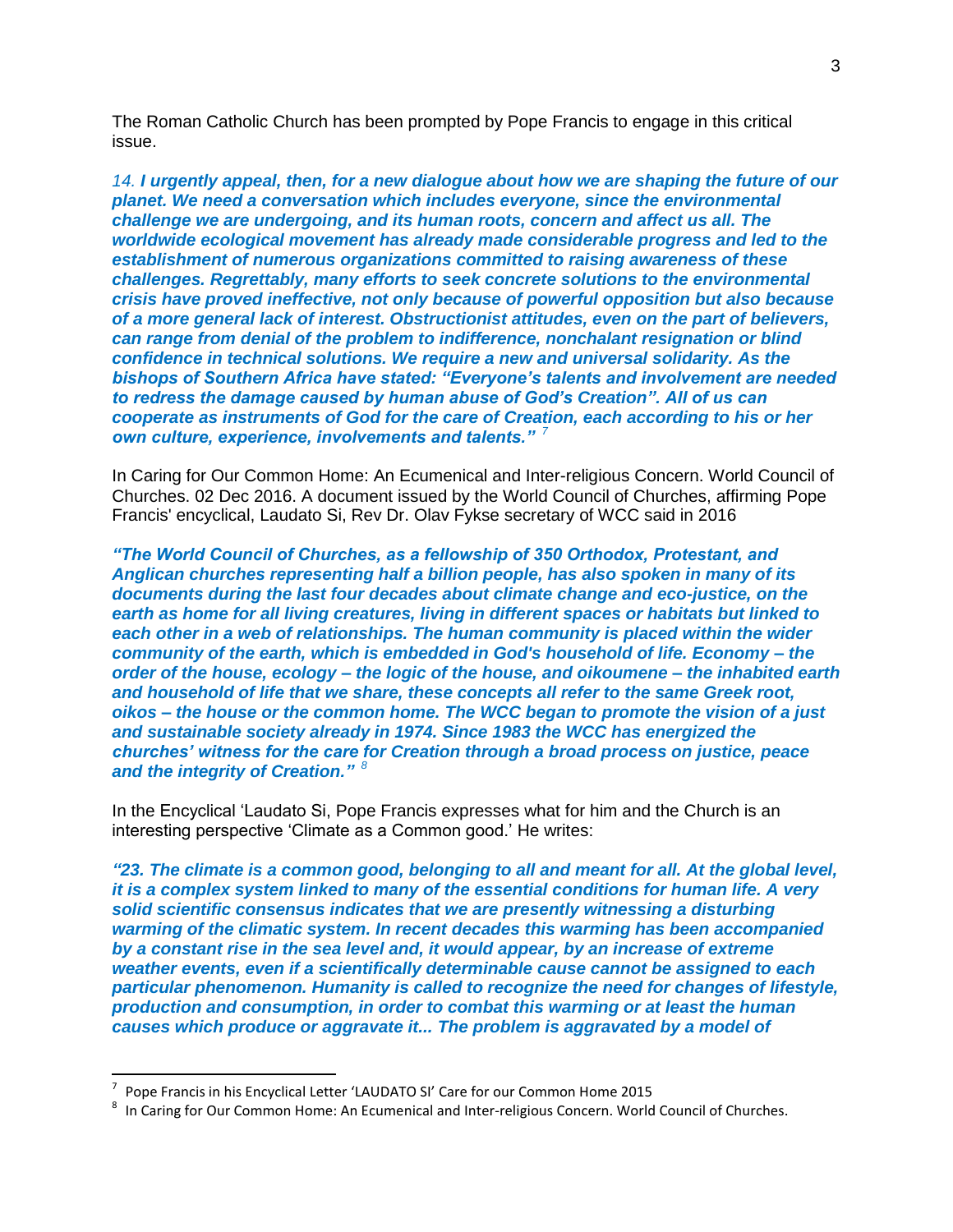development based on the intensive use of fossil fuels, which is at the heart of the worldwide energy system."<sup>9</sup>

The WCC wrote in the build up to the UN Climate Change Conference (COP21) in Paris scheduled for 2015:

*"The Executive Committee of the World Council of Churches (WCC) met in Bogis-Bossey, Switzerland, on 13-18 November 2015, in the lead-up to the United Nations Climate Change Conference (COP 21) in Paris on 30 November-11 December 2015. After more than 20 years of UN negotiations, this major conference has to achieve a legally binding and universal agreement on climate, with the aim of keeping global warming below 2°C.*

*The Executive Committee affirms the longstanding ecumenical commitment to promoting effective intergovernmental, social and individual action to address climate change, as a key challenge for human stewardship of God's precious and unique Creation. The Assembly acknowledged that climate change is one of today's most challenging global threats affecting especially the most vulnerable people, but that it has lost priority in public and political agendas and that climate change negotiations at the international level have not realized the stated goals."<sup>10</sup>*

Rev. Dr Olav Fykse secretary to the WWC expressed hope in the Paris Summit.

*"There are reasons to hope. All over Europe and in other regions of the world, people participated in pilgrimages of climate – justice that the WCC inspired and initiated as an element of the Pilgrimage of Justice and Peace, which is the overarching programme emphasis of the WCC. We could show the close cooperation and common message of many religious leaders of all major faith communities. We could present 1,780,000 signatures, including those of many young people, calling for a fair and just agreement. During and after COP 21, many more organizations and even a big insurance company went for divestment in fossil-fuel industries and re-investment in renewables and clean energy production." 11*

In the light of the Paris Summit the following statement was made by the WCC:

- *1. "The time has come to do the right thing and to leave the fossil-based economic development path behind us.*
- *2. It is time for those who shape the moral discourse about sustainable values for the earth as our common home and the human family to point more to the possibilities existing presently to do what serves the future of our planet"* 12

Emmanuel Macron President of the French Republic spoke in April 2018 to the American Congress in the hope that this country would not opt out of the global discussion on the Environment as they had in Paris. He said:

<sup>&</sup>lt;sup>9</sup> Pope Francis in his Encyclical Letter 'LAUDATO SI' Care for our Common Home 2015

<sup>10</sup> https://www.oikoumene.org/en/resources/documents/executive-committee/2015-nov/statement-on-cop21

<sup>&</sup>lt;sup>11</sup> Caring for Our Common Home: An Ecumenical and Interreligious Concern Rev. Dr Olav Fykse Tveit WCC General Secretary Geneva, 15. January 2016

<sup>12</sup> https://www.oikoumene.org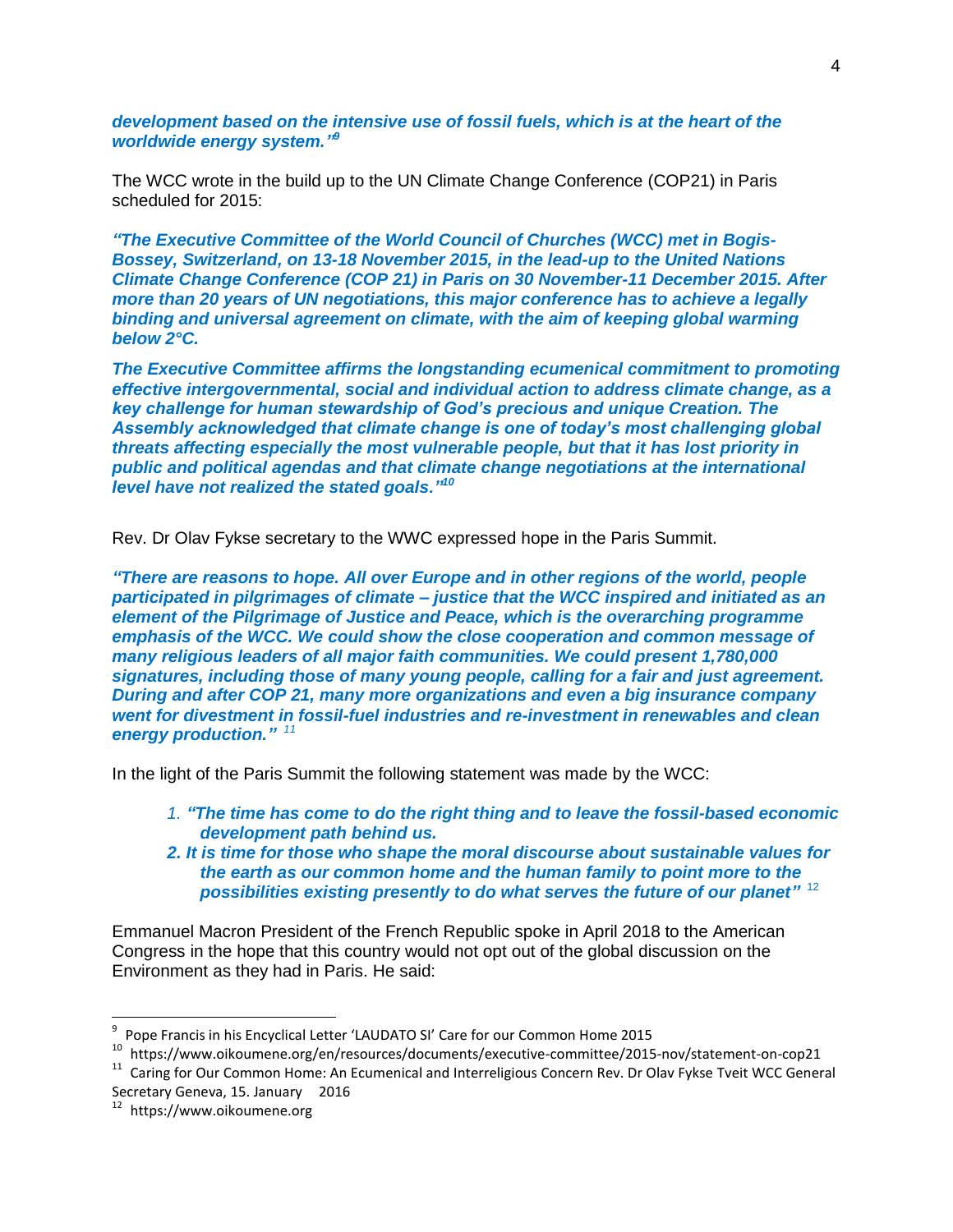#### *"We are killing our planet. Let us face it: There is no Planet B." <sup>13</sup>*

It is reassuring to see world leaders engaged in the Environmental Crisis facing Planet Earth. Up-until-recently it has been the prerogative of pressure groups and religious leaders like Pope Francis in his Encyclical 'Laudato Si' who clearly states:

*"Doomsday predictions can no longer be met with irony or disdain. We may well be leaving to coming generations debris, desolation and filth. The pace of consumption, waste and environmental change has so stretched the planet's capacity that our contemporary lifestyle, unsustainable as it is, can only precipitate catastrophes, such as those which even now periodically occur in different areas of the world. The effects of the present imbalance can only be reduced by our decisive action, here and now. We need to reflect on our accountability before those who will have to endure the dire consequences."<sup>14</sup>*

For Patriarch Bartholomew, the challenge in the light of the environment, faced by the ecumenical movement are twofold:

- *1. "The need to reclaim the crucial and critical interconnection between doctrine and action, between faith and order, between theology and ethos. What we believe determines how we behave. The way we pray is reflected upon the way that we treat our neighbour and our environment. There can be no separation between the image that we hold of our God, and the world, or ourselves and the impact that we have upon other people and the natural environment.*
- *2. Churches are called to remember the essence and source of their existence and teaching. Therefore, we are invited to recall the original and essential purpose of the church's being and life within a divided and disturbed world."<sup>15</sup>*

What humans believe does determine how they behave. For the Christian this is packaged as mission. The mission of the church concerning belief in Creation is to nurture the environment and to look after for it, to actively participate in all initiatives to honour God's Creation, from recycling to 'green' sustainable investment in renewable energy. But, so too it is the church authorities' mission to integrate Creation into the Liturgical Life of the Church, so that the Christian community can see the importance of such an endeavour, enabling Christians to realise that they are pilgrims with a mission, not tourists, on this Earth.

#### **Conclusion**

*"The future can exist only when we understand the universe as composed of subjects to be communed with, not as objects to be exploited." —Thomas Berry* <sup>16</sup>

The created world itself is not an "object". It is not an "artifact"

*"But an instrument through which the divine life becomes perceptible to itself*." <sup>17</sup>

<sup>13</sup> <sup>13</sup> WATCH: French President Macron addresses Congress on climate change. nbcnews.to/2FfWZ7v

<sup>&</sup>lt;sup>14</sup> Pope Francis in his Encyclical Letter 'LAUDATO SI' Care for our Common Home 2015 No161

 $15$  On Heaven as in Earth

 $16$  Thomas Berry, The Great Work: Our Way into the Future (Three Rivers Press: 1999), x-xi.

<sup>&</sup>lt;sup>17</sup> Richard Rohr's Daily Meditation. From the Center for Action and Contemplation Week 8 Creation.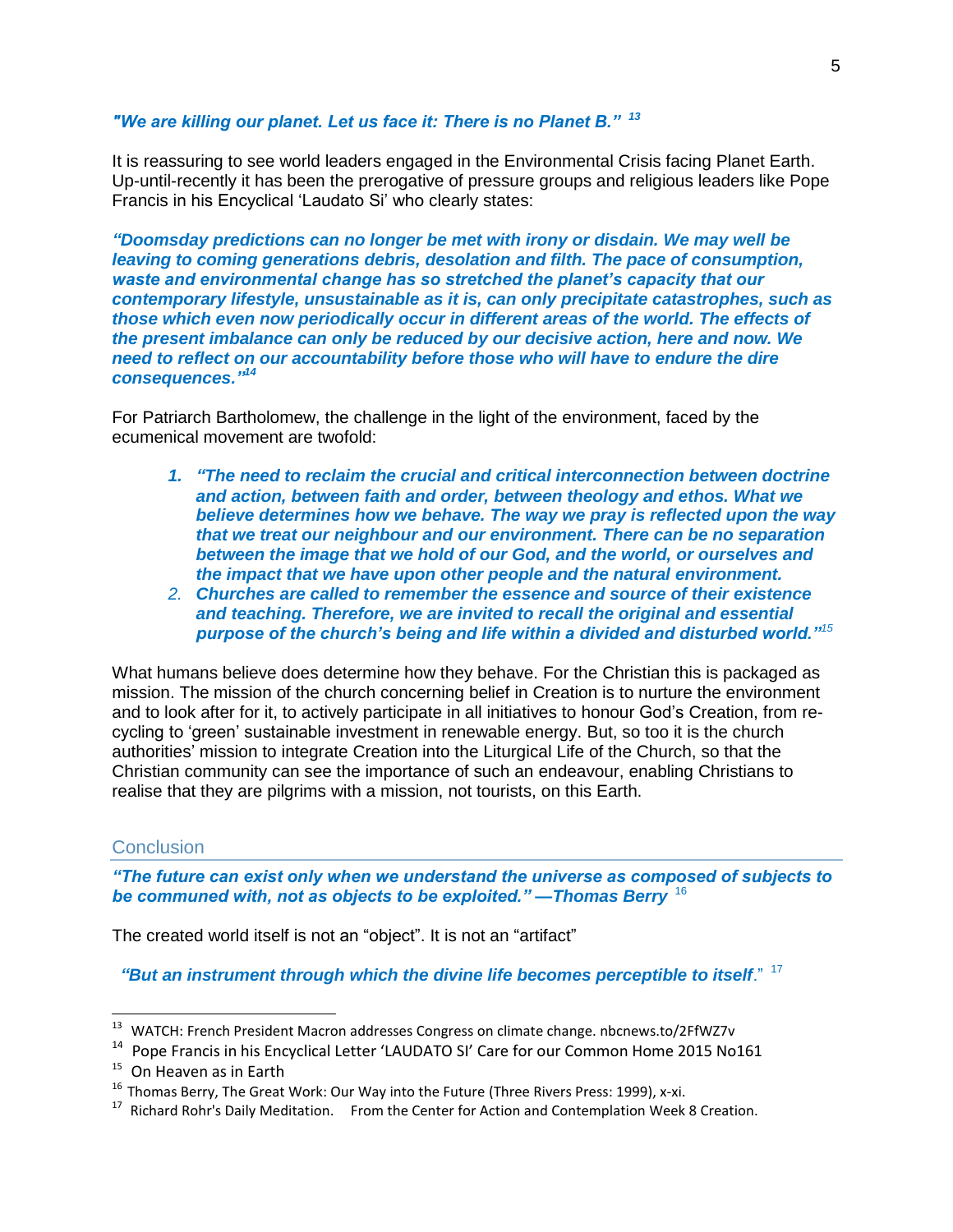Humanists;

*"Hold that experiences occur inside us, that we ought to find within ourselves the meaning of all that happens, thereby infusing the universe with meaning."* <sup>18</sup>

However, today's moto is;

*"If you experience something – record it. If you record something – upload it. If you upload something – share it."* <sup>19</sup>

Human experiences today are not in themselves valued, what is valued is;

*"Turning these experiences into free-flowing data*." <sup>20</sup>

The selfie of 'me and a panda' is not about the experience with the living world and how I feel, because the first action is to look for the smartphone, take the picture, then post it on Facebook. This is then followed by regular visits to Facebook to see how many 'likes' have been received. In this way the human experience is simply equated to data patterns. Consequently humans are encouraged by this behaviour not to listen to themselves, but to the external 'Internet-of – All-Things<sup>'21</sup>. That analyses how you feel by collecting all your data.

Is the 'Internet-of-all-things' the god of today? The Omnipotent, Omniscient and Omnipresent god Omni is the Latin root, meaning 'all'. In this context 'Internet-of-all-things' is a network that knows all, sees all and hopes we will believe all. According to Harari this is payback time for Homo Sapiens. This network threatens to do to humans what humans have done to all other animals. How has this happened? In his book Homos Deus. A History of Tomorrow he writes:

*"Over the course of history humans created a global network. For thousands of years this inflated human pride and prejudices. Since humans fulfilled the most important functions in the network, it was easy for us to take the credit for the network's achievements, and so to see ourselves as the apex of Creation. The lives and experiences of all other animals were undervalued because they fulfilled far less important functions, and whenever an animal ceased to fulfil any function at all, it went extinct. However once we humans lose our functional importance to the network, we will discover that we are not the apex of Creation after all. The yardstick that we ourselves have enshrined will condemn us to join the mammoths… Looking back, humanity will be just a ripple within the cosmic dataflow."* <sup>22</sup>

Harari is keen to point out that this scenario is to be understood as a possibility, not a prophecy. The inevitable rise of  $Al^{23}$  and bio-technology will transform the world as we know it today. Pope Francis in the Encyclical 'Laudato Si' is keen to point out that technoscience if well directed can and is an important way of improving the quality of human life, but when misused it can have a devastating effect and wield a tremendous power.

<sup>&</sup>lt;sup>18</sup> P450 Homo Deus. A History of Tomorrow.

<sup>19</sup> P450 ibid

<sup>20</sup> P450 ibid

<sup>&</sup>lt;sup>21</sup> Internet-of-all-things, a phrase used in Homo Deus

<sup>&</sup>lt;sup>22</sup> P460 Homo Deus. A History of Tomorrow

<sup>&</sup>lt;sup>23</sup> Artificial Intelligence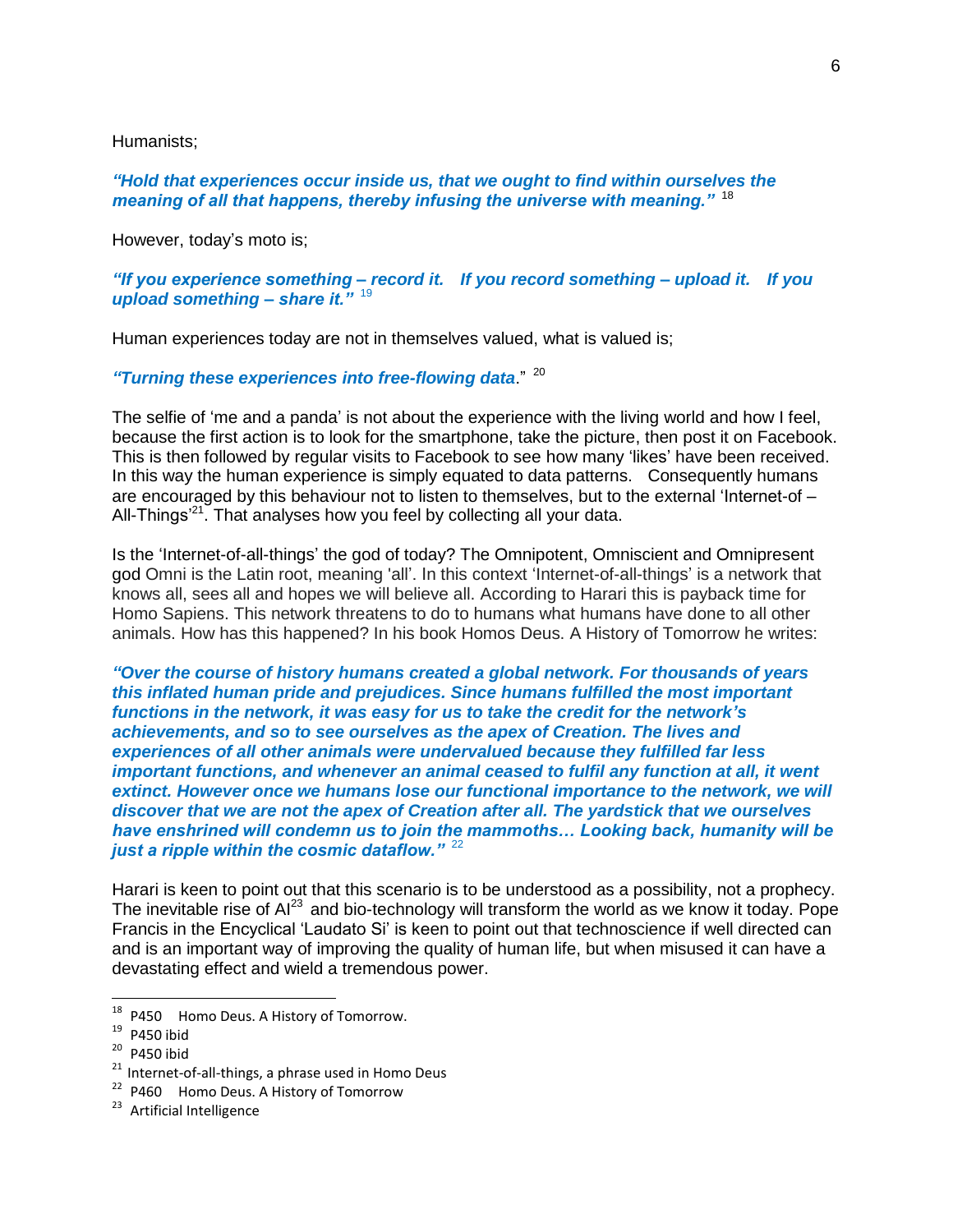*"There is a tendency to believe that every increase in power means "an increase of 'progress' itself", an advance in "security, usefulness, welfare and vigour; …an assimilation of new values into the stream of culture"[,\[83\]](http://w2.vatican.va/content/francesco/en/encyclicals/documents/papa-francesco_20150524_enciclica-laudato-si.html#_ftn83) as if reality, goodness and truth automatically flow from technological and economic power as such. The fact is that "contemporary man has not been trained to use power well"[,\[84\]](http://w2.vatican.va/content/francesco/en/encyclicals/documents/papa-francesco_20150524_enciclica-laudato-si.html#_ftn84) because our immense technological development has not been accompanied by a development in human responsibility, values and conscience... The risk is growing day by day that man will not use his power as he should"; in effect, "power is never considered in terms of the responsibility of choice which is inherent in freedom" since its "only norms are taken from alleged necessity, from either utility or security"[.\[85\]](http://w2.vatican.va/content/francesco/en/encyclicals/documents/papa-francesco_20150524_enciclica-laudato-si.html#_ftn85) But human beings are not completely autonomous. Our freedom fades when it is handed over to the blind forces of the unconscious, of immediate needs, of self-interest, and of violence. In this sense, we stand naked and exposed in the face of our ever-increasing power, lacking the wherewithal to control it. We have certain superficial mechanisms, but we cannot claim to have a sound ethics, a culture and spirituality genuinely capable of setting limits and teaching clear-minded self-restraint." 24*

What must remain important and is an imperative is the relational aspect of Homo Sapiens.

Individualism has also been fed by Biblical scripture. The individual is told they 'are made in the image of God', they are 'precious in God's eyes', they are 'Temples of the Holy Spirit'. This all substantiates that 'God created them'. Human beings were created not to be just individuals, but humanity, humanity on a pilgrimage engaging with each other and engaging with the planet on which they walk. Anthropocentrism is not an option according to the Catechism of the Roman Catholic Church.

*"The Catechism clearly and forcefully criticizes a distorted anthropocentrism: "Each creature possesses its own particular goodness and perfection… Each of the various creatures, willed in its own being, reflects in its own way a ray of God's infinite wisdom and goodness. Man must therefore respect the particular goodness of every creature, to avoid any disordered use of things". 25*

As Ecumenical Patriarch Bartholomew states:

#### *"The Church teaches that it is the destiny of humankind to restore the proper relationship between God and the world, just as it was in the Garden of Eden." 26*

This is a tall order. It requires that humanity reaches a point of maturity in relation to one another and the environment. It requires that humanity acknowledges how inhumanely it has behaved towards the natural environment. Many would say that this is impossible, this is no longer relevant. We have seen that humanity's ability to believe in a 'imagined order' is an imperative requirement to its survival. I believe that the 'imagined order' ingrained in humanity, Creation, is worth looking at again not just for the survival of Planet Earth but also for the survival of humanity.

 $24$  Pope Francis in his Encyclical Letter 'LAUDATO SI' Care for our Common Home 2015 No. 105

<sup>&</sup>lt;sup>25</sup> Pope Francis in his Encyclical Letter 'LAUDATO SI' Care for our Common Home 2015 No. 69

<sup>&</sup>lt;sup>26</sup> P34 On earth as in Heaven.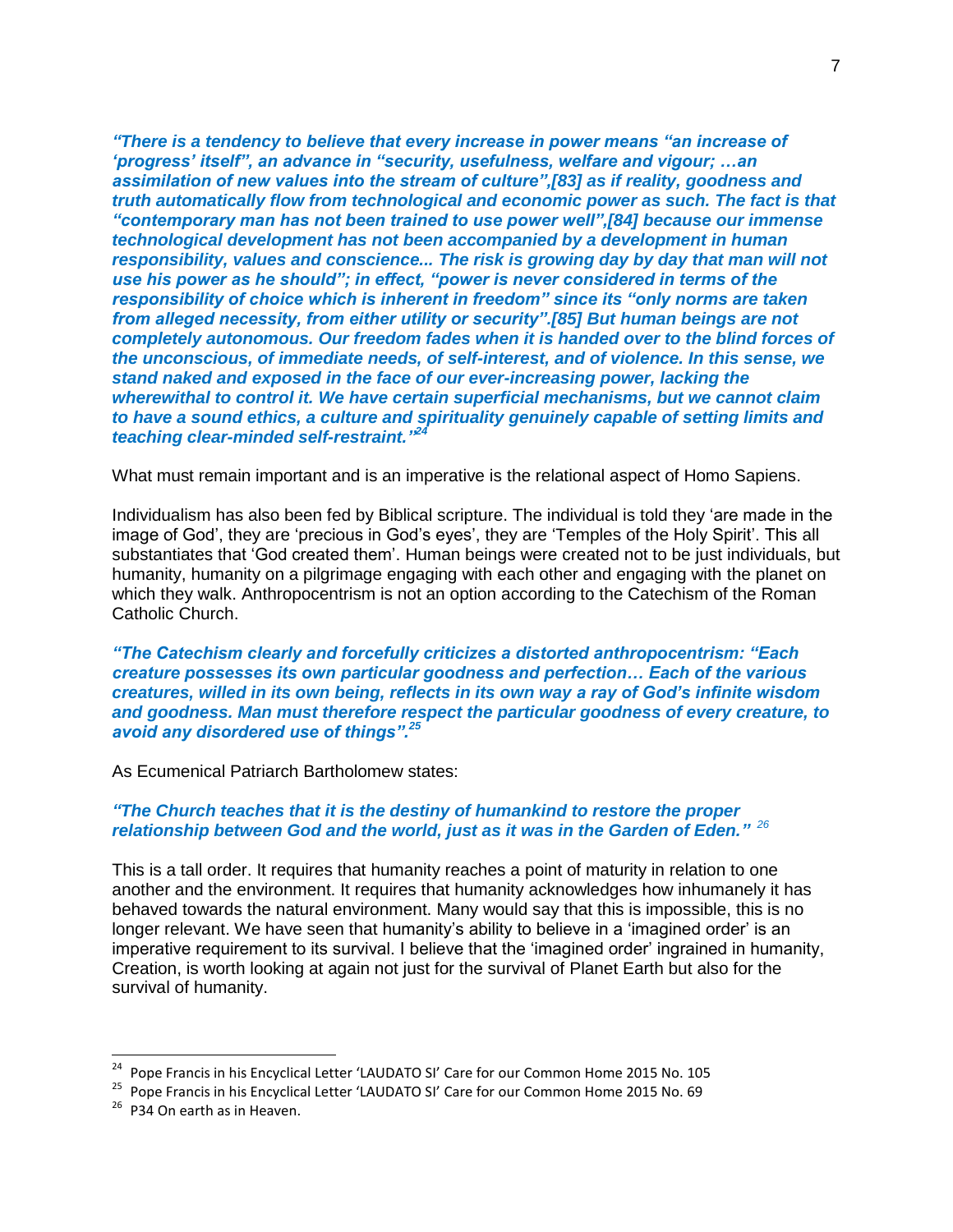*"We must take time to listen to the voice of Creation. And to do this, we must first be silent. Then, if we are honest with ourselves, we must search for ways to restrain our selfish desires and restrict our harmful attitude that has depleted and destroyed the natural resources of our planet." <sup>27</sup>*

This paper verbalises my views, however, in silence before the 'Earthday Icon' we are invited to stand and profess our faith in nature and in Creation and then move on to action to redress the environmental crisis in whatever way we can. I hope the 'Earthday Icon' will be a place of silent reflection and a spring board for action.

Patriarch Barthlomew reminds us:

*"Nature is a book, open wide for all to read and learn. It tells a unique story; it unfolds a profound mystery; it relates an extraordinary harmony and balance, which is independent and complementary." <sup>28</sup>*

As we saw at the beginning of this paper the icon is a window through which we see divine intention. I hope this 'Earthday Icon' is a window through which a unique story unfolds, allowing us to glimpse the profound mystery of Creation and the place of humanity within this narrative.

According to Leonid Ouspensky in his book Theology of The Icon Volume Two he writes:

*"One of the greatest discoveries of the twentieth century is the icon, as much from the artistic as from the spiritual point of view. Let us recall that the discovery occurred on the eve of the great historic upheavals: the First World War, and the wars and revolutions that followed it... it was precisely during this 'turbulent period' that the icon appeared as the supreme treasure of human art. For some, it represented the precious inheritance of a distant past. For others, it was an object of aesthetic delight. Still others began dimly to perceive the meaning of the icon, and in its light, the significance of contemporary events... It is precisely in times of disasters that one glimpses the meaning of modern catastrophes in the light of the icon's spiritual power."* 29

8

 $27$  P 346-347 On earth as in Heaven.

 $28$  P349 ibid

<sup>&</sup>lt;sup>29</sup> P463 Leonid Ouspensky. Theology of The Icon Volume Two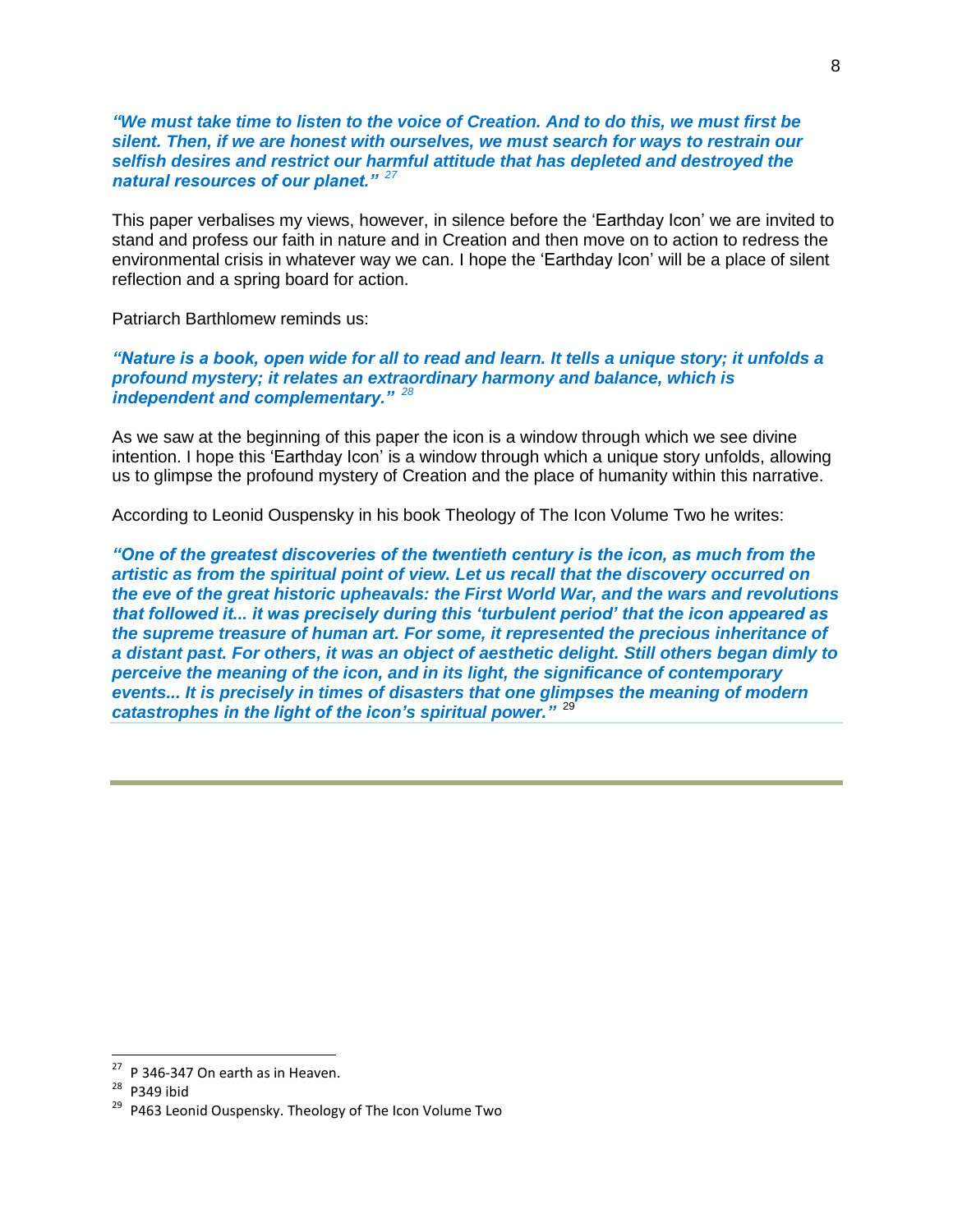# *Bibliography*

## Academic Papers

• ICONS AND COSMOS Iconography and Eco-theology - John Chryssavgis. An Academic Paper 2009. www.orthodoxa.org/GB/orthodoxy/**theology**/**ICONS** AND **COSMOS**.pdf · PDF file

## **Books**

- The Holy Bible New Revised Standard Version (NRSV) Oxford University Press New York: 1989.
- Williams, Joseph M., and Joseph Bizup. *Style: The Basics of Clarity and Grace*. 5th ed. New York: Pearson Longman: 2014.
- Leonid Ouspensky his book Theology of The Icon Volume Two. St Vladimir's Seminary Press New York: 1992.
- The Iconic Vision of Nature' John Chryssavgis
- Icones et Saints d'Orient. Alfredo Tradigo Guide des Arts. Editions Hazan, Paris : 2009.
- The Orthodox Way Bishop Kallistos Ware. St Vladimir's Seminary Press New York. Revised Edition: 1995.
- A History of icon painting. Sources. Traditions. Present Day. Translated by Kate Cook Grand Holdings Publishers. Moscow: 2007.
- The New Jerome Biblical Commentary edited by Raymond E Brown, Joseph A Fitzmyer, Roland E Murphy Student Edition. Geoffrey Chapman Publisher: 1993.
- Le Millieu Divine An Essay on the interior Life by Teilhard de Chardin Collins Fontana Books: 1975.
- Book Sapiens A Brief History of Humankind. Yuval Noah Harari. Vintage Books London: 2011.
- Homo Deus. A brief History of Tomorrow Yuval Noah Harari. Vintage Books: 2015
- On Earth as in Heaven. Ecological Vision and Initiatives of Ecumenical Patriarch. Bartholomew. John Chryssavgis Editor. Fordham University Press New York: 2012.
- The Great Work: Our Way into the Future. Thomas Berry, Three Rivers Press: 1999
- *Iconography of Religion An introduction. Albert C Moore. SCM London: 1977.*

# Church documents

- Caring for Our Common Home: An Ecumenical and Interreligious Concern. Rev. Dr Olav Fykse Tveit WCC General Secretary Geneva, 15. January 2016 Comments on the encyclical letter Laudato Si' of Pope Francis The encyclical – earth as common home
- Pope Francis in his Encyclical Letter 'LAUDATO SI' of the Holy Father Francis on Care for our Common Home 2015 http://w2.vatican.va/content/francesco/en/encyclicals/documents/papafrancesco\_20150524\_enciclica-laudato-si.html
- Joint Message for World Day of Prayer for Creation was given by Pope Francis & Patriarch Bartholomew 1/9/2017